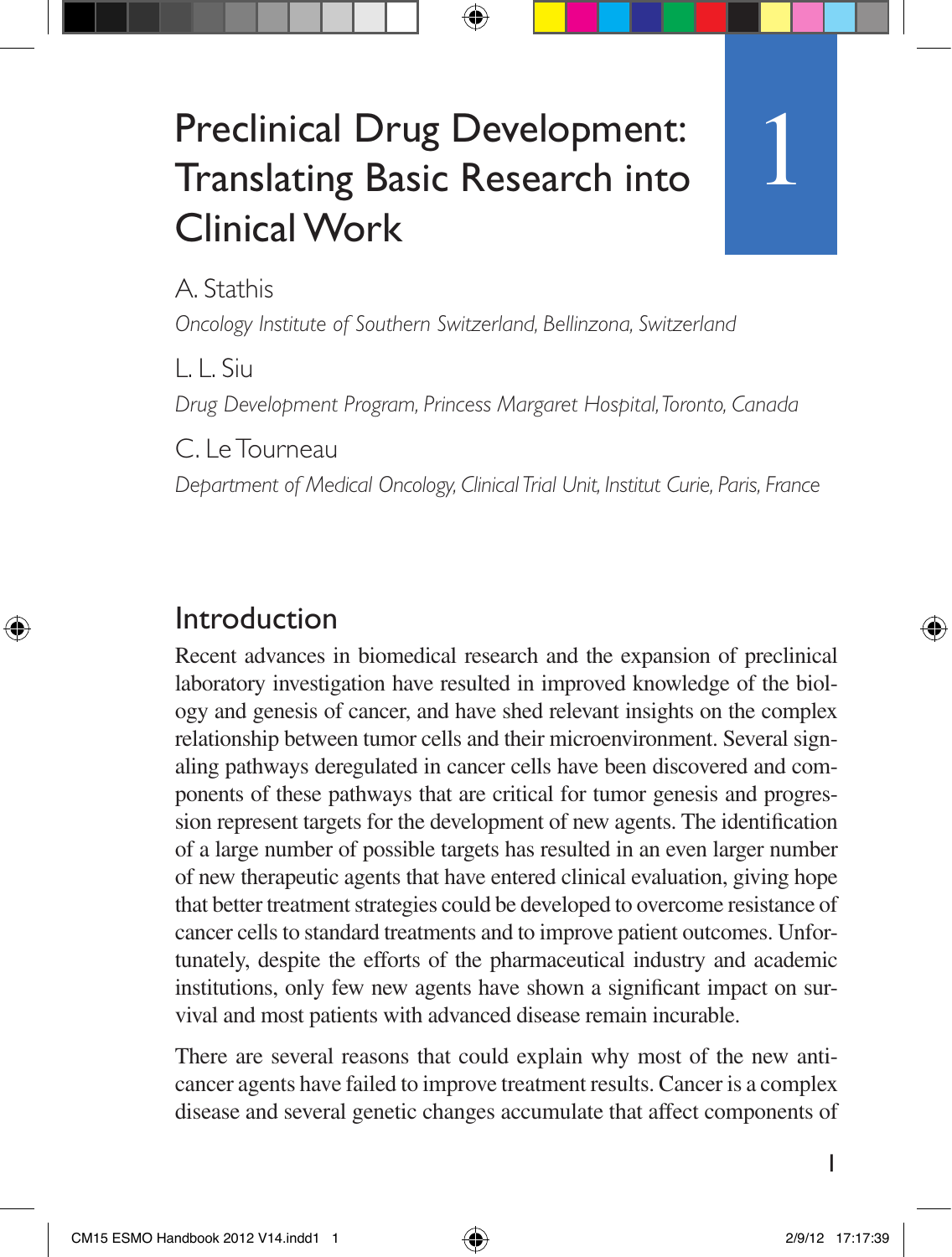the same or different pathways, and render it difficult to identify a specific target that would be uniquely susceptible to pharmacological inhibition. On the other hand, many agents that have shown significant antitumor activity in preclinical studies have failed to reproduce these results when tested in the clinic. Preclinical studies are important because they represent the first step toward the development of a new therapeutic compound, providing important information on the mechanism of action, antitumor activity, pharmacology, and toxicology that can guide its subsequent clinical development. The selection of appropriate preclinical experimental models, most reflective of the complexities of different cancers, may help to identify the most promising therapeutic agents that would sustain the rigor of clinical evaluation. Moreover, it has now become evident that elucidation of "driver" molecular changes can identify patients most likely to benefit from specific targeted therapy. It is therefore expected that the development of new anti-cancer agents should proceed together with the identification of predictive biomarkers of response, which should be evaluated early in the discovery phase.

### In-vitro Evaluation of New Anti-cancer Agents

The development of a new anti-cancer agent begins with the evaluation of its antitumor activity against a panel of malignant cell lines. These tests help to identify compounds that deserve further evaluation in animal models. Several methods exist to detect the antitumor effect of a new agent against tumor cell lines, such as antiproliferative assays using incorporation of radioactive nucleotides like [<sup>3</sup>H]thymidine, direct cell counting, or colony formation. Others assess viability or growth using colorimetric assessment.

A screening model that has been very useful for the evaluation of hundreds of compounds is represented by the US National Cancer Institute screening model (NCI-60). It is composed of 60 different cell lines derived from the major human tumors and provides a source for rapid evaluation of the in-vitro antitumor activity of new compounds. Every new agent is tested against each of the cell lines in order to evaluate its ability to inhibit growth or cause cell death. Based on parameters such as the concentrations of the drug that cause: growth inhibition of 50% of the cells  $(\mathrm{GI}_{50})$ , or total growth inhibition (TGI), or cytotoxic killing of 50% of the cells  $(LC_{50})$ , a specific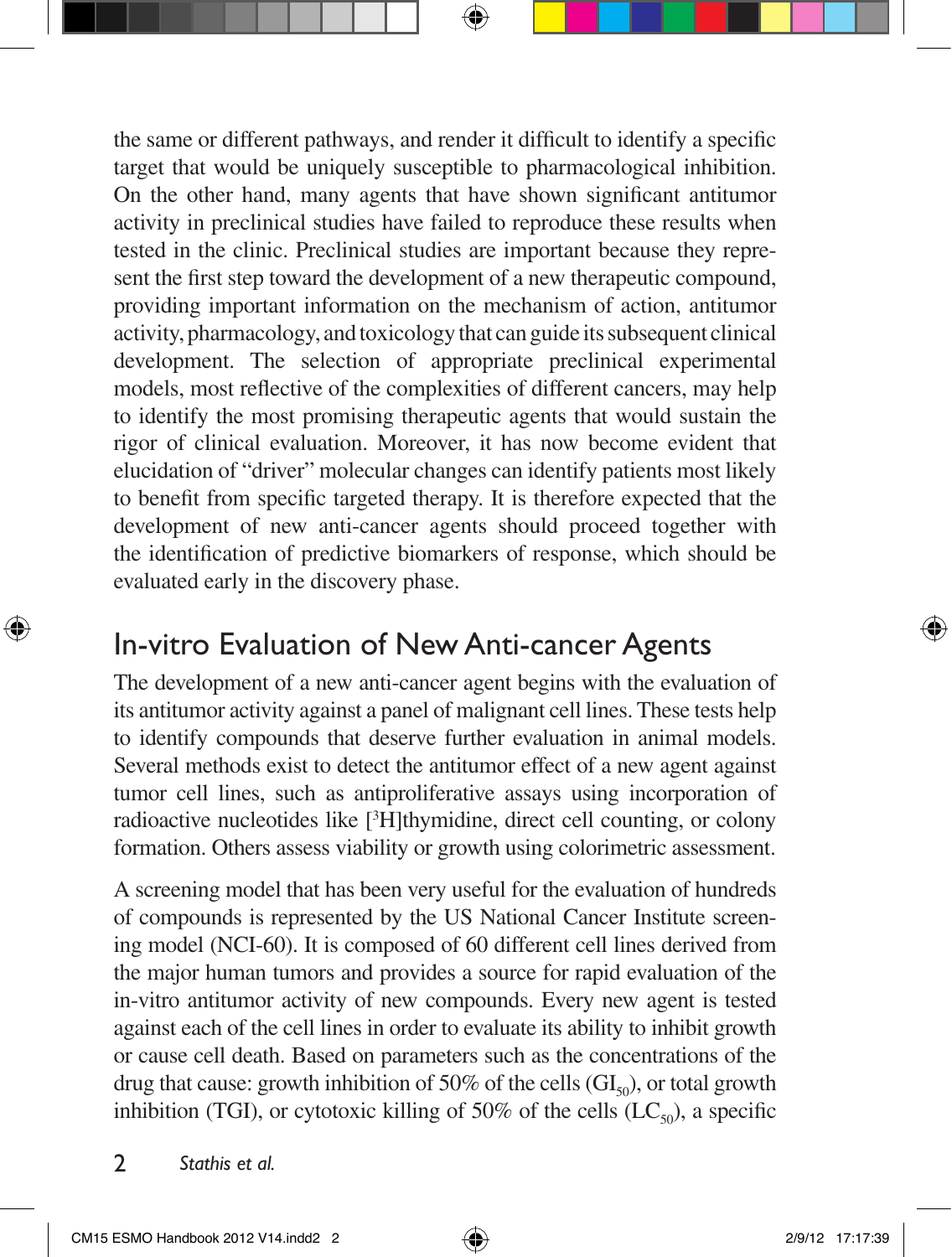fingerprint is produced for each compound that can be compared with the activity of others with the same or different mechanisms of action.

Although the empirical screening of natural products has discovered anticancer drugs such as paclitaxel and trabectedin, the current strategy of drug discovery favors approaches that are rationally and biologically driven to develop agents that inhibit specific molecular targets involved in tumor formation and progression. This can be achieved through high-throughput screening of small-molecule libraries or through a more sophisticated structure-guided discovery approach that leads to the identification of compounds that interfere with specific molecular targets. Lead compounds are subjected to specificity evaluations to test their ability to engage and interact with their putative molecular targets. Studies in vitro are therefore designed not only to show that a new agent has inhibitory or cytotoxic activity against cell lines, but also to demonstrate that it is able to produce target inhibition to support its underlying mechanism of action.

The assessment of target inhibition of a new agent in vitro (in cell-based and non-cell-based assays) is generally based on the concentration of the drug necessary to inhibit the activity of its target. For many new agents that target specific enzymes, this is assessed by measurement of the concentration of the drug needed to produce 50% of enzymatic inhibition  $(IC_{\rm so})$ . Drugs that cause inhibition at low doses in vitro (i.e.  $IC_{50}$  at low nanomolar range) are preferred, as they more likely result in a favorable therapeutic index in clinical studies. The  $IC_{50}$  against other enzymes in the same family must also be determined in order to define the specificity of the agent against its target. If a drug inhibits several enzymes at low  $\text{IC}_{\text{so}}$ , it may act by modulating different targets. This finding must be taken into consideration when studying the mechanism of antitumor activity of a new drug, and it may also raise the possibility of undesirable side effects due to multiple target inhibition.

While in-vitro studies using tumor cell lines represent an initial step in the evaluation of antitumor activity and the elucidation of the mechanism of action of a new anti-cancer agent, they have limitations in predicting positive effects in animal models and, more importantly, in patients with cancer. In fact, cell lines present important biological differences from the tumors they derive from and they do not reflect the intricacy of human cancers and the complex interplay between cancer cells and their microenvironment.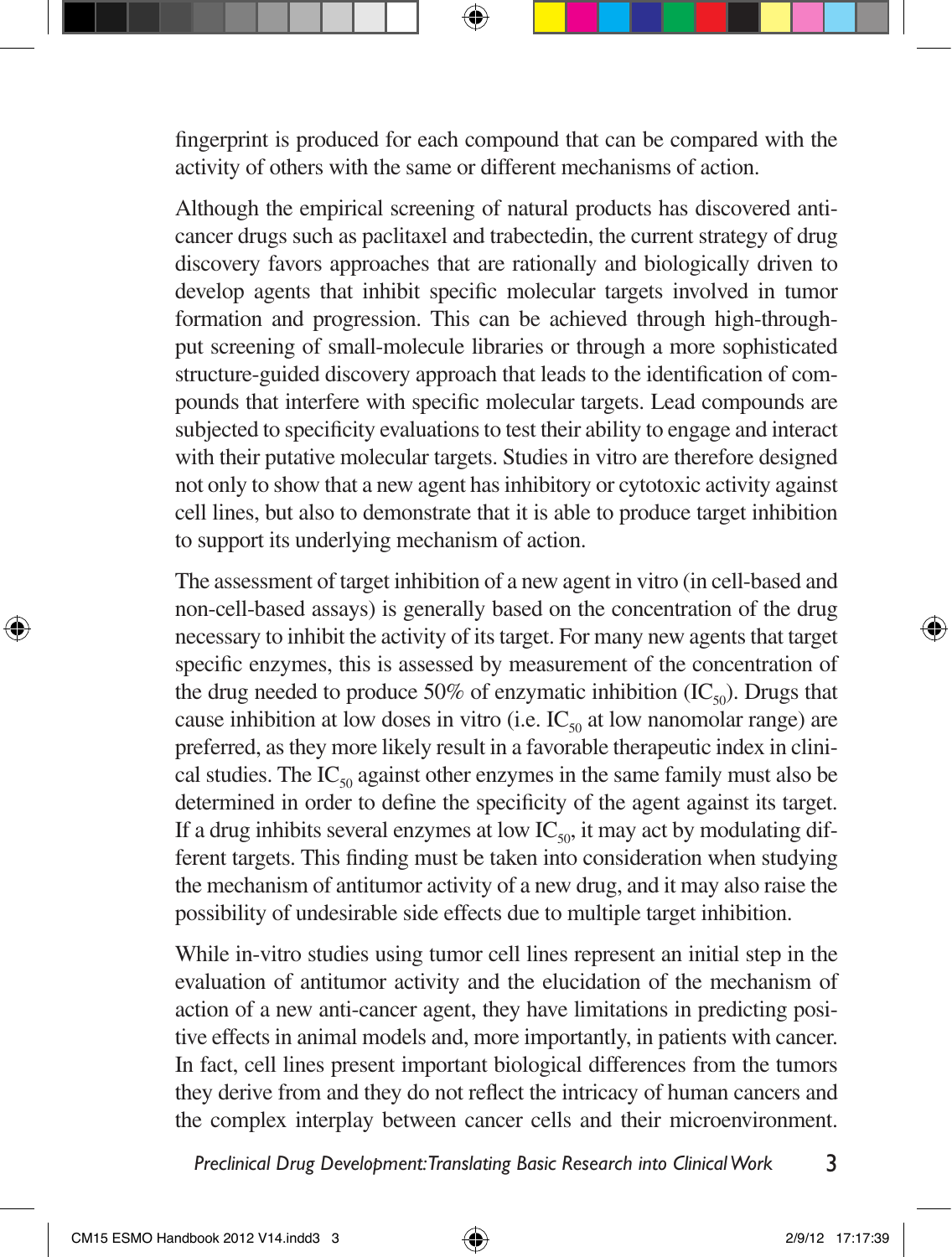It has now become clear that important mechanisms of resistance to treatment depend on the relationships between cancer cells and the surrounding stromal cells and these conditions are not easy to reproduce in preclinical studies. The use of ex-vivo models (i.e. using cells or tissues taken directly from patients and tested in an external environment with minimal artificial alterations), co-culture of tumor cells together with stroma cells, and the development of in-vitro models with tumor spheroids or multilayered cells represent some of the possibilities to better reproduce in vitro the complexity of human tumors and the relationships with their microenvironment.

Recently, the discovery that specific genetic changes are responsible for the development of particular tumor types has permitted the antitumor activity of some new agents to be evaluated in tumor cell lines expressing these genetic changes. Furthermore, comparison of the behavior of these agents in wild-type cell lines of the same tumor types can be informative. An example is represented by the antitumor activity of PARP inhibitors in the context of BRCA1/2-deficient cell lines in comparison with lack of activity in cell lines with heterozygous or wild-type BRCA1/2. The evidence from such in-vitro studies was the basis for the subsequent clinical development of several PARP inhibitors for tumors bearing homozygous mutations in BRCA1/2 genes. The in-vitro evaluation of a new agent's antitumor activity against tumors with specific genetic changes may therefore provide a strong rationale to support its clinical development in a genetically selected patient population.

### Studies in Animal Models

Once studies in cell lines have shown that a new agent has antiproliferative properties and is able to inhibit its target, in-vivo studies in experimental animal models are undertaken to further define the antitumor activity and provide pharmacology and toxicology data needed for the subsequent clinical development. The antitumor effect of a new agent must be evaluated in vivo and, for those agents in which the target is known (or believed to be known), efforts should be made to show that the observed antitumor effect is related to target modulation and to establish if a dose-dependent relationship exists between target inhibition and the observed antitumor effect.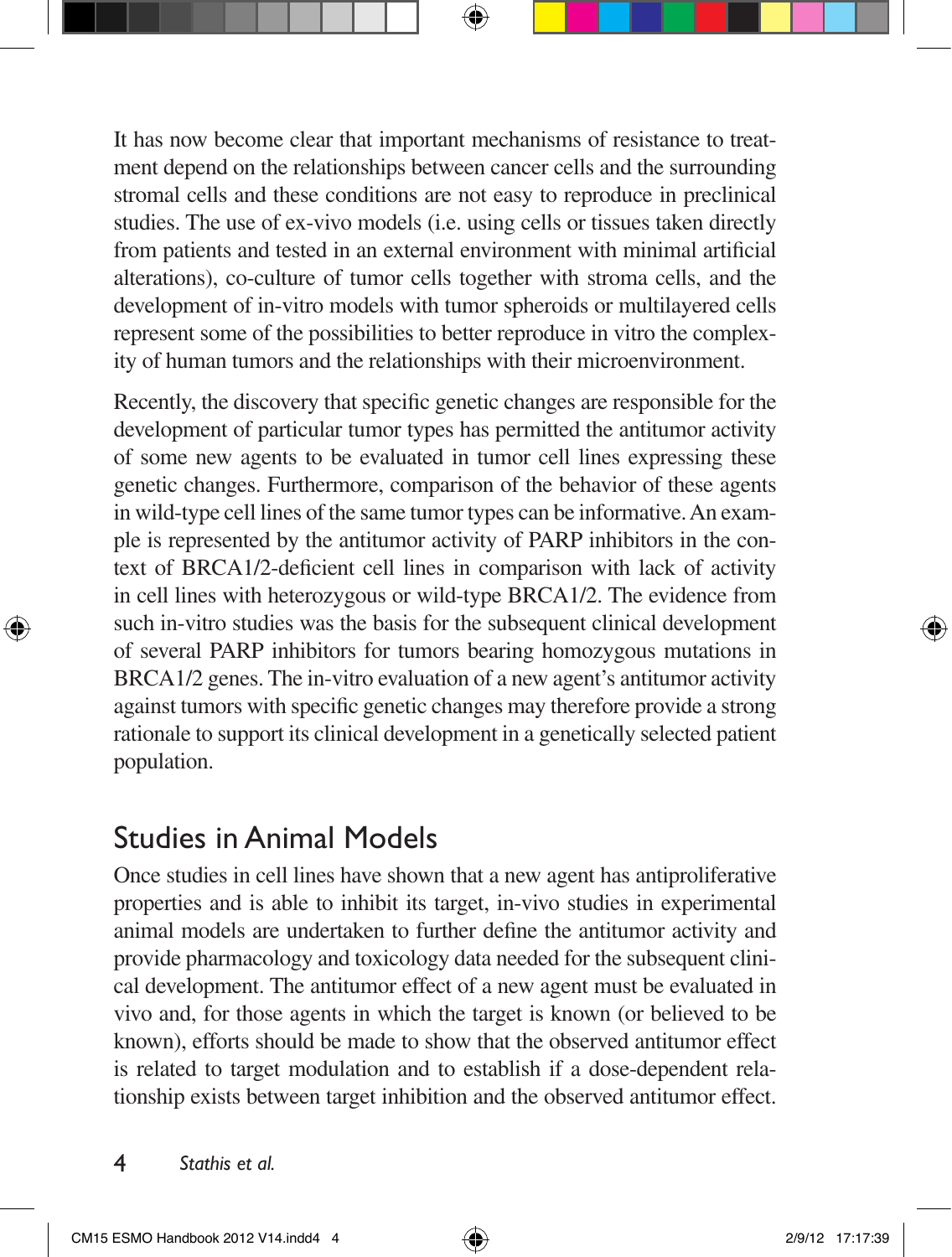Pharmacodynamic endpoints used to define target inhibition in vivo may vary based on the target and the mechanism of action of the drug (e.g. measurement of substrate phosphorylation for kinase inhibitors, measurement of mRNA and protein levels for small oligonucleotides, etc). More recently, imaging techniques have also been used to detect the effect of some new agents in animal models (e.g. detection of angiogenesis inhibition using dynamic contrast-enhanced magnetic resonance imaging).

In addition to pharmacodynamic measurements, pharmacokinetic studies provide information about drug absorption, metabolism, excretion, and plasma-protein binding. Safety pharmacology and toxicology studies are also performed in animals. The objective is to estimate a safe starting dose for first-in-human phase I studies, assess toxic effects with respect to target organs, and help to select different dosing regimens and dose-escalation schemes for clinical studies.

The choice of starting dose for first-in-human studies is usually based on toxicology evaluation in both rodent and non-rodent (dog or monkey) species and the most sensitive species is chosen for safe starting dose determination. The US Food and Drug Administration (FDA) and the European Medicines Agency (EMA) recommend that new anti-cancer agents be evaluated in both rodent and non-rodent species before undergoing human phase I evaluation. One tenth of the lethal dose to 10% of mice  $(LD_{10})$  and one sixth to one third of the lowest dose that results in no toxicity (TDL) in non-rodent species are some of the parameters that have been most frequently used to select a starting dose for many anti-cancer agents. While these methods have been widely used for cytotoxic agents, their ability to predict a safe starting dose for molecularly targeted agents is debated, and thus far it is not clear which animal models could better predict a safe starting dose. In addition, no standard parameter exists and for most new agents a multitude of parameters has been used to determine a safe starting dose. In our recent review of first-in-human studies of molecularly targeted agents, only 3.7% of phase I trials had a starting dose that exceeded the maximum tolerated dose, providing evidence that, with the exception of a very small proportion of new agents, the choice of the starting dose has been generally safe. A better understanding of the target and mechanism of action of a new agent can help to select the animal models that would best predict for toxicities in humans.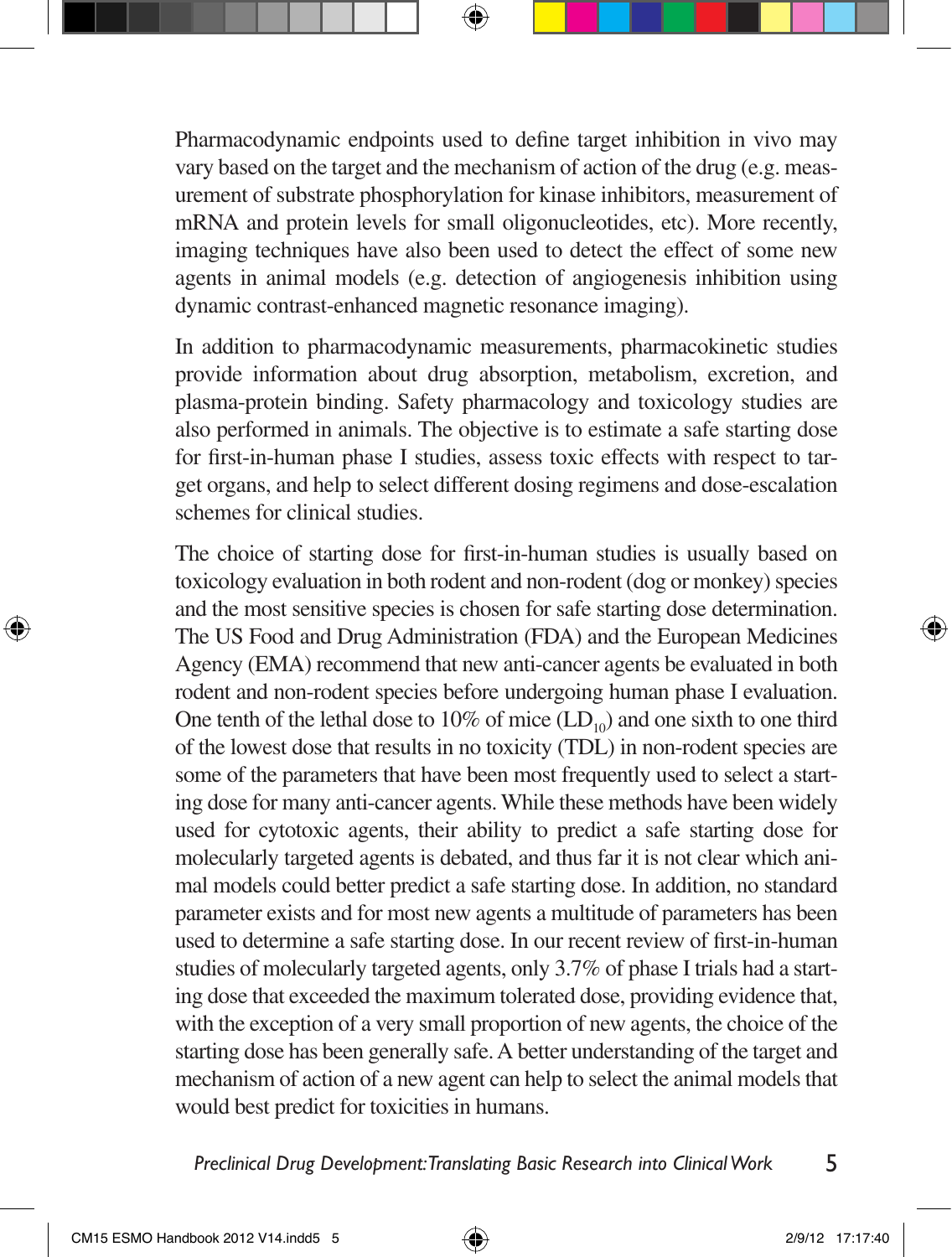The most important question regarding the in-vivo study of a new anticancer agent, however, is represented by the likelihood that the antitumor activity observed in animals may translate into a clinically significant efficacy. Substantial controversy exists as to the best animal model that would positively predict for antitumor activity in humans. Generally, there is no single system that is considered the best positive predictor of antitumor activity for human tumors. Xenograft tumors implanted in immunodeficient mice by subcutaneous or orthotopic inoculation of tumors (grown in vitro or obtained from patients' tumor biopsies) have served as a model for the evaluation of a large number of anti-cancer agents. Xenografts have several limitations (e.g. a low tumor establishment rate for many human tumors, low reproducibility of "real" cancer with respect to surrounding tumor environment, and growth rates that do not mimic the ones in human cancer, among others), but they represent a valid model and they have contributed to the identification and development of many new agents. More recently, the possibility to obtain genetically engineered mice that recapitulate a specific cancer genotype has opened new horizons in the preclinical evaluation of new compounds. The discovery that genes with either oncogenic or tumorsuppressor activity may be altered in human cancer, and the possibility to introduce these changes by various techniques into mice, raise the possibility to study the antitumor activity of a new agent against tumors that more closely recapitulate the biology of human cancer.

### Companion Diagnostics Development

The high failure rate observed in late clinical trials of many "promising" new anti-cancer agents has motivated efforts to define alternative strategies of drug development and evaluation of antitumor activity of new agents, both in the clinical as well as in the preclinical settings. Up to now, only few predictive biomarkers are used in routine clinical practice and most have been established retrospectively. The emergence of the so-called companion diagnostics would potentially help expedite the drug development process by identifying predictive biomarkers early in the preclinical setting and carrying out analytical and clinical validation during drug development. Companion diagnostics are assays performed starting from the preclinical stage to help elucidate the efficacy and/or safety of a new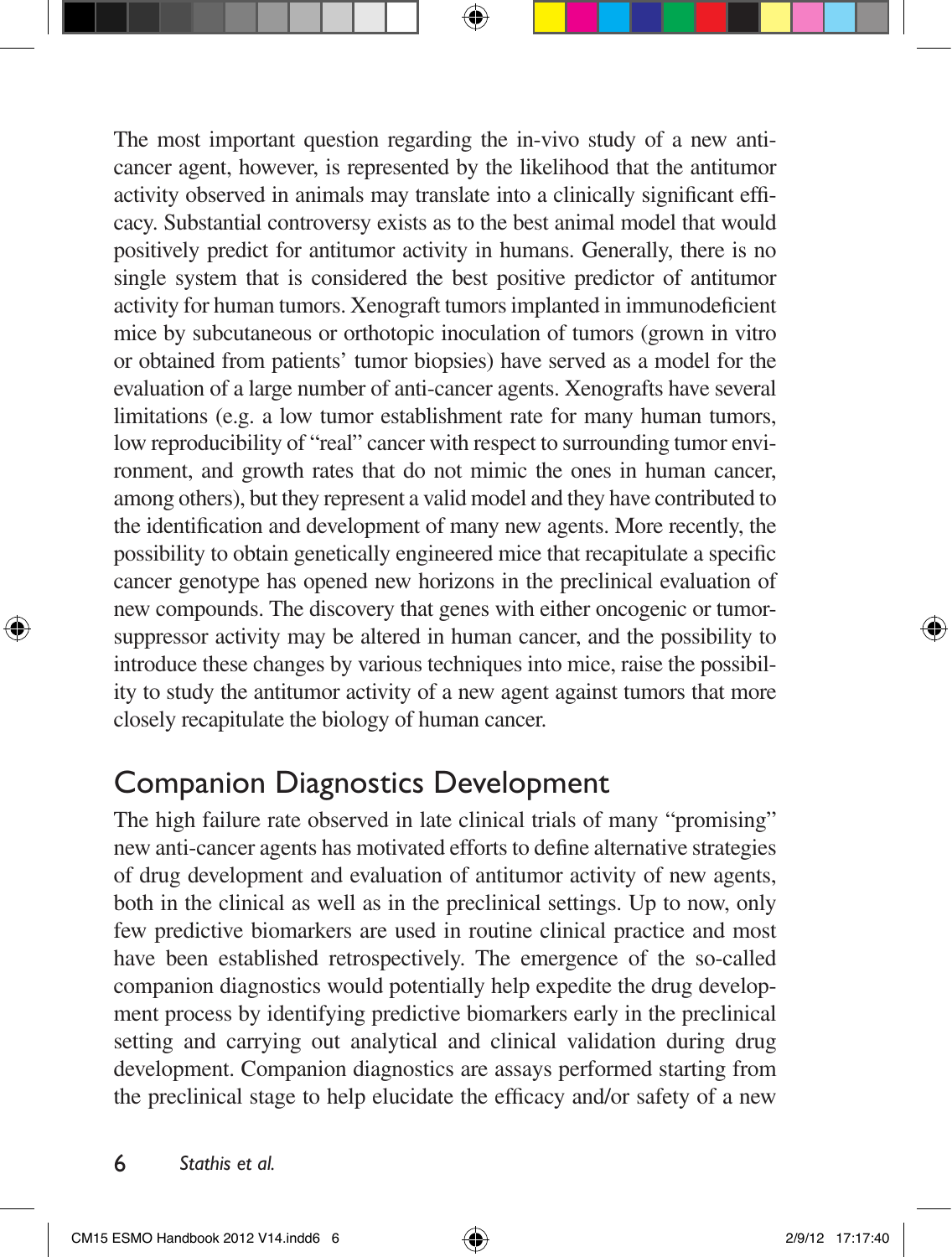drug for a target patient population, based on specific genotype and biological characteristics of the tumor.

Spigel and colleagues reported recently the results of a randomized phase II trial of erlotinib in combination with MetMab (a monoclonal antibody targeting MET) versus erlotinib plus placebo in patients with previously treated non-small cell lung cancer. The study included evaluation of the expression of cMET in tumoral tissue through both fluorescence in-situ hybridization (FISH) and immunohistochemistry (IHC). They showed that the addition of MetMab to erlotinib resulted in significant improvement in progression-free and overall survival only in patients who had high expression levels of cMET and that expression by IHC was the most sensitive predictor of benefit from MetMab. Conversely, patients with low cMET expression did not benefit from MetMab. In fact, those treated with the combination had significantly worse outcomes that those treated with erlotinib alone. This study represents an example of prospective evaluation of a predictive biomarker and underlines the importance of companion diagnostics in the evaluation of experimental treatments.

To support drug development toward a tumor-specific focus after early clinical trials, preclinical studies should be performed to allow the discovery of biomarkers and the development of assays to evaluate them. This will lead to the development of a diagnostic predictive signature to be clinically evaluated in early clinical trials and prospectively validated in randomized phase II and III studies.

## Summary

Modern drug development in oncology relies on the identification of molecular changes that drive the malignant transformation and are responsible for the development and progression of cancer. This is now possible through improvements in our knowledge of the biology of cancer. The development of new cancer therapeutics has been, however, slow and inefficient; as such, alternative strategies are needed. Preclinical studies are important by providing information that is necessary for the subsequent clinical development of any new anti-cancer agent. Data generated from relevant cell lines and xenograft models are crucial to